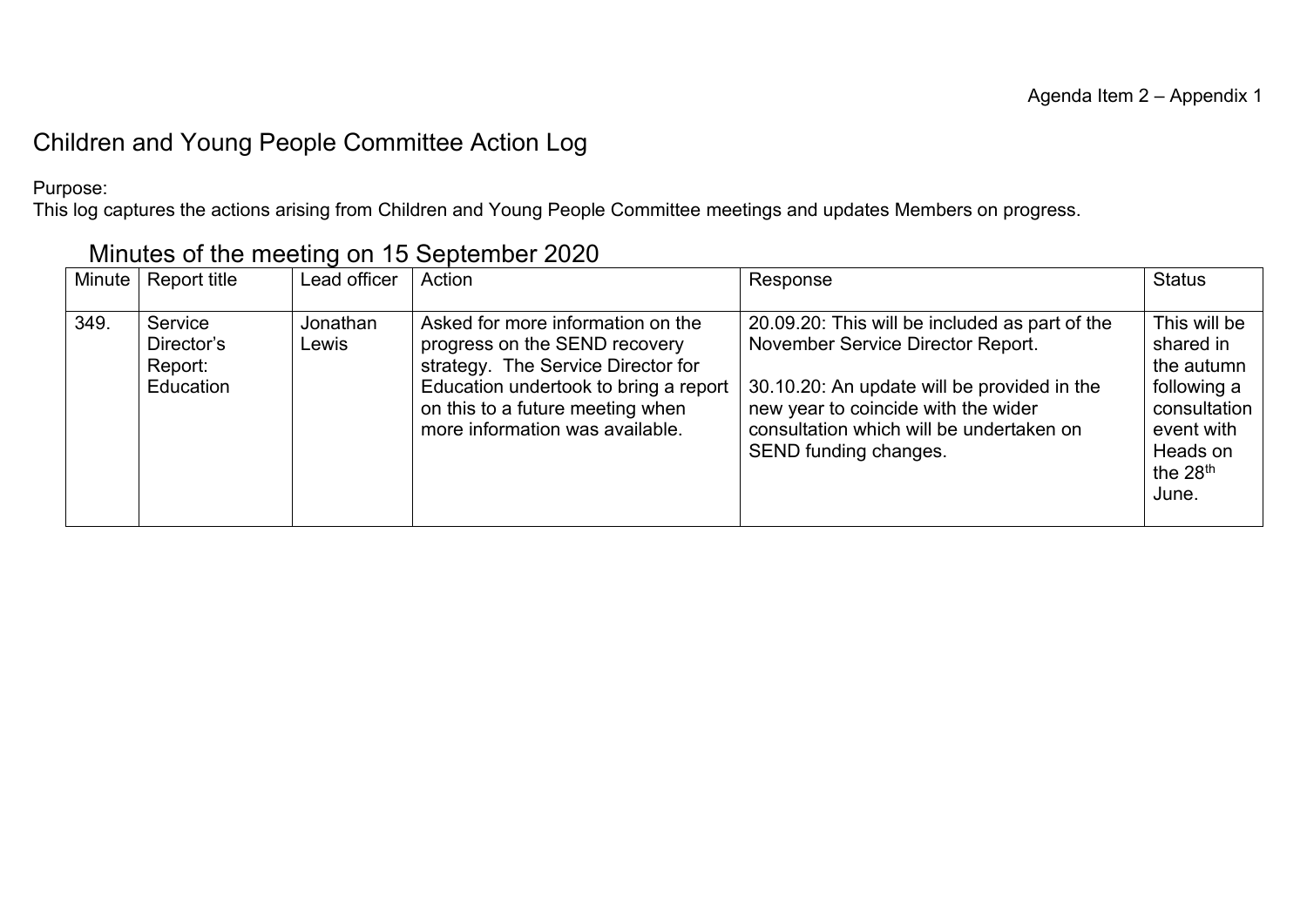### Minutes of the meeting on 10 November 2020

| Minute | Report title                                                                                       | Lead officer   Action      |                                                                                                                                           | Response                                                                                                                                                                                                                                                                                     | <b>Status</b> |
|--------|----------------------------------------------------------------------------------------------------|----------------------------|-------------------------------------------------------------------------------------------------------------------------------------------|----------------------------------------------------------------------------------------------------------------------------------------------------------------------------------------------------------------------------------------------------------------------------------------------|---------------|
| 371.   | Early Help,<br>Older Children<br>and Vulnerable   Nicola<br>Adolescents<br>Strategy<br>Development | Lou<br>Williams/<br>Curley | To circulate the ISOS report and<br>arrange a workshop with ISOS for<br>committee members. This may be<br>opened up to other councillors. | 08.01.21: The ISOS report will be circulated when<br>available and the workshop arranged after that.<br>21.06.21 - the Early Help review has been<br>finalised and a briefing note will be circulated to<br>members shortly. A briefing session with<br>Members is currently being arranged. | Ongoing       |

## Minutes of the Meeting on 1 December 2020

| Minute | Report title  | Lead     | Action                             | Response                                             | <b>Status</b> |
|--------|---------------|----------|------------------------------------|------------------------------------------------------|---------------|
|        |               | officer  |                                    |                                                      |               |
|        | CYP Review of | Jonathan | Jonathan Lewis offered a briefing  | 08.01.21: This will be circulated when all the       | Completed     |
|        | draft revenue | Lewis    | note to committee members on St    | necessary information is available.                  |               |
|        | and capital   |          | Neots school place planning issues |                                                      |               |
|        | business      |          | in January 2021.                   | 12.02.21 Officers from the Place Planning Service    |               |
|        | planning      |          |                                    | met with the local members to brief them following   |               |
|        | proposals     |          |                                    | the CYP Committee meeting in January.                |               |
|        |               |          |                                    |                                                      |               |
|        |               |          |                                    | Those Officers are meeting with the Academy          |               |
|        |               |          |                                    | Trust on the 28 February 2021 and will provide a     |               |
|        |               |          |                                    | further update and briefing for Members following    |               |
|        |               |          |                                    | that meeting.                                        |               |
|        |               |          |                                    |                                                      |               |
|        |               |          |                                    | 14.06.21: Briefing note circulated electronically to |               |
|        |               |          |                                    | committee members.                                   |               |
|        |               |          |                                    |                                                      |               |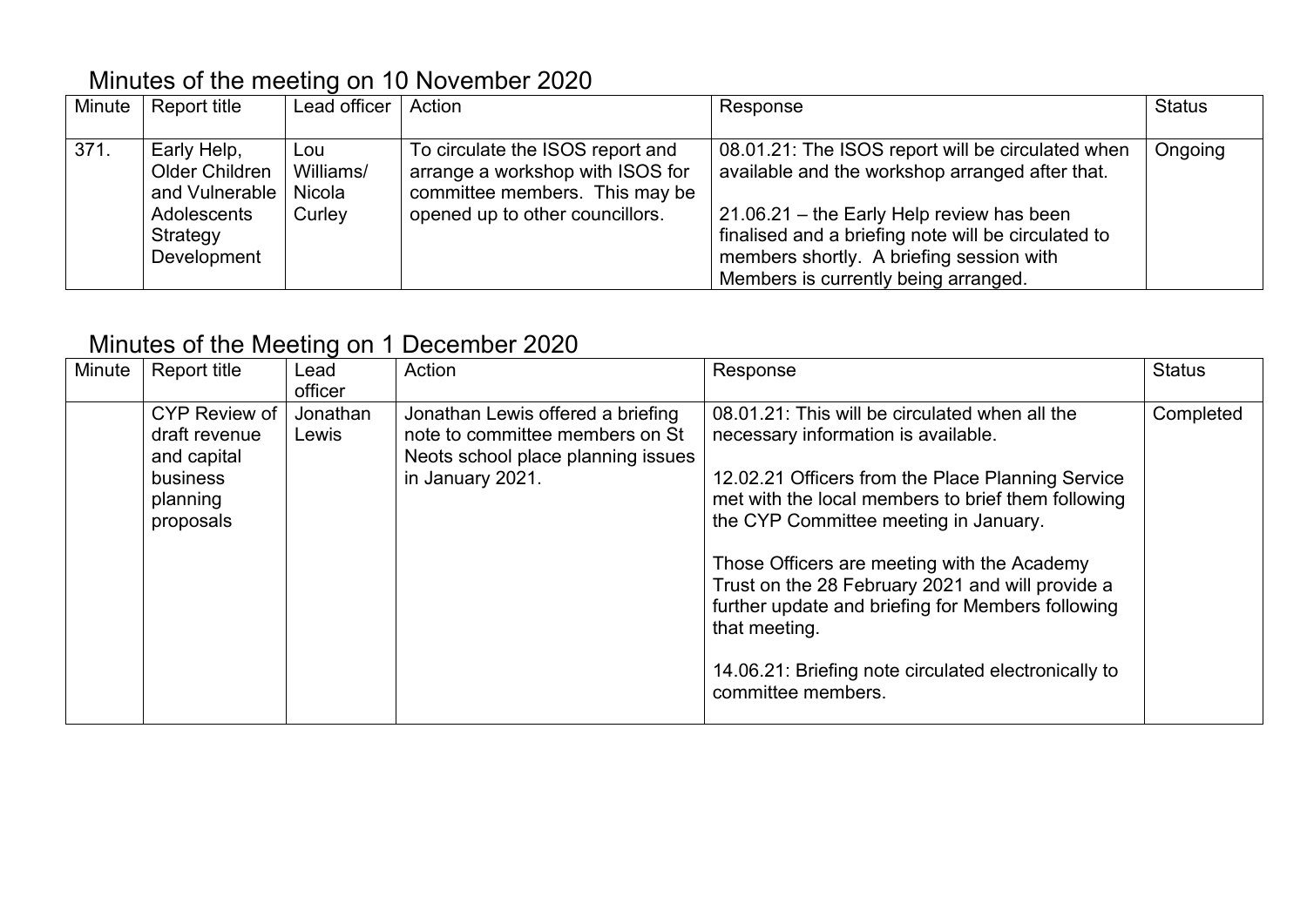# Minutes of the meeting on 19 January 2021

| Minute | <b>Report title</b>                                          | Lead<br>officer   | Action                                                                                                                                                                                                                                                                                                                                                                                                                                                                                                                   | Response                                                                                                                                                                                                                                                                                                                                                                                                                                                                                                                                                                                                                                                                                                                  | <b>Status</b> |
|--------|--------------------------------------------------------------|-------------------|--------------------------------------------------------------------------------------------------------------------------------------------------------------------------------------------------------------------------------------------------------------------------------------------------------------------------------------------------------------------------------------------------------------------------------------------------------------------------------------------------------------------------|---------------------------------------------------------------------------------------------------------------------------------------------------------------------------------------------------------------------------------------------------------------------------------------------------------------------------------------------------------------------------------------------------------------------------------------------------------------------------------------------------------------------------------------------------------------------------------------------------------------------------------------------------------------------------------------------------------------------------|---------------|
| 387.   | School<br><b>Building</b><br>Standards and<br>Specifications | lan<br>Trafford   | Attention was drawn to the design<br>process for Alconbury Weald to<br>meet the Council's new targets in<br>this area, which would identify the<br>costs and the necessary business<br>case to support the investment of<br>the additional capital spend it might<br>require. Members requested<br>details of the costs for the<br>Alconbury Weald development<br>when available. It was noted that<br>the Committee could receive a<br>report at its meeting in the spring<br>at the end of the milestone 2<br>process. | 01.02.21: The project milestone report (MS2)<br>which will include design proposals and costs for<br>meeting the Council's new environmental<br>standards, will be available in late March 2021.<br>The approach to the design is a complex issue and<br>will comprise a significant level of technical detail.<br>Consideration will be given to a general<br>presentation/ seminar for Members to explain the<br>approach taken.<br>14.06.21: MS2 on Alconbury signed off. Officers to<br>advise on timing of a CYP member seminar to brief<br>members on the approach taken.<br>15.06.21: The update may be addressed through a<br>wider Member briefing on buildings, sustainability<br>and carbon reduction targets. | Ongoing       |
| 388.   | Schools and<br>Early Year's<br>Funding<br>Arrangements       | Jonathan<br>Lewis | It was proposed to target additional<br>funds at the Early Years' sector<br>through the Covid grant or DSG in<br>order to meet sufficiency<br>requirements going forward.<br>Members would receive a briefing<br>note on this proposal.                                                                                                                                                                                                                                                                                  | 29.03.21: This will be distributed to Members in<br>April 2021.<br>21.06.21 – Briefing note circulated to Members                                                                                                                                                                                                                                                                                                                                                                                                                                                                                                                                                                                                         | Complete      |